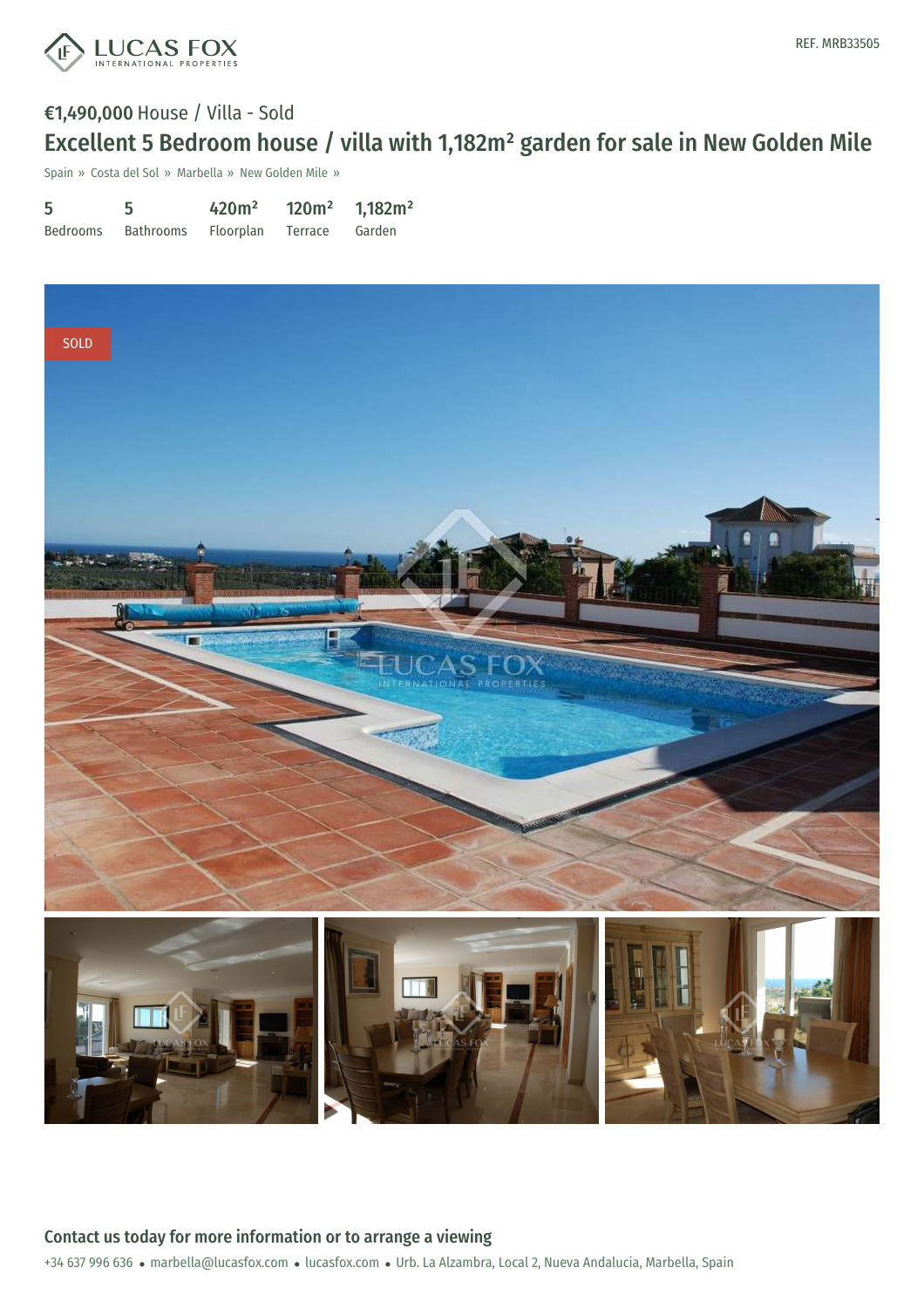

# €1,490,000 House / Villa - Sold Excellent 5 Bedroom house / villa with 1,182m² garden for sale in New Golden Mile

Spain » Costa del Sol » Marbella » New Golden Mile »

| 5               |           | 420m <sup>2</sup> | 120m <sup>2</sup> | 1,182m <sup>2</sup> |
|-----------------|-----------|-------------------|-------------------|---------------------|
| <b>Bedrooms</b> | Bathrooms | Floorplan         | Terrace           | Garden              |

#### **OVERVIEW**

## Beautiful villa in the Los Flamingos Golf area from the year 2007. 5 bedrooms and 5 bathrooms.

In the basement there is a games room with billiards, pinball, table football and more...An extra professional

cinema room and a guest apartment completes the basement. The private garage has place for 4 cars.

You will find 6 different terraces and a nice pool area. Fabulous panoramic sea views from all levels of the

villa and the position makes it great buy.



[lucasfox.com/go/mrb33505](https://www.lucasfox.com/go/mrb33505) Terrace